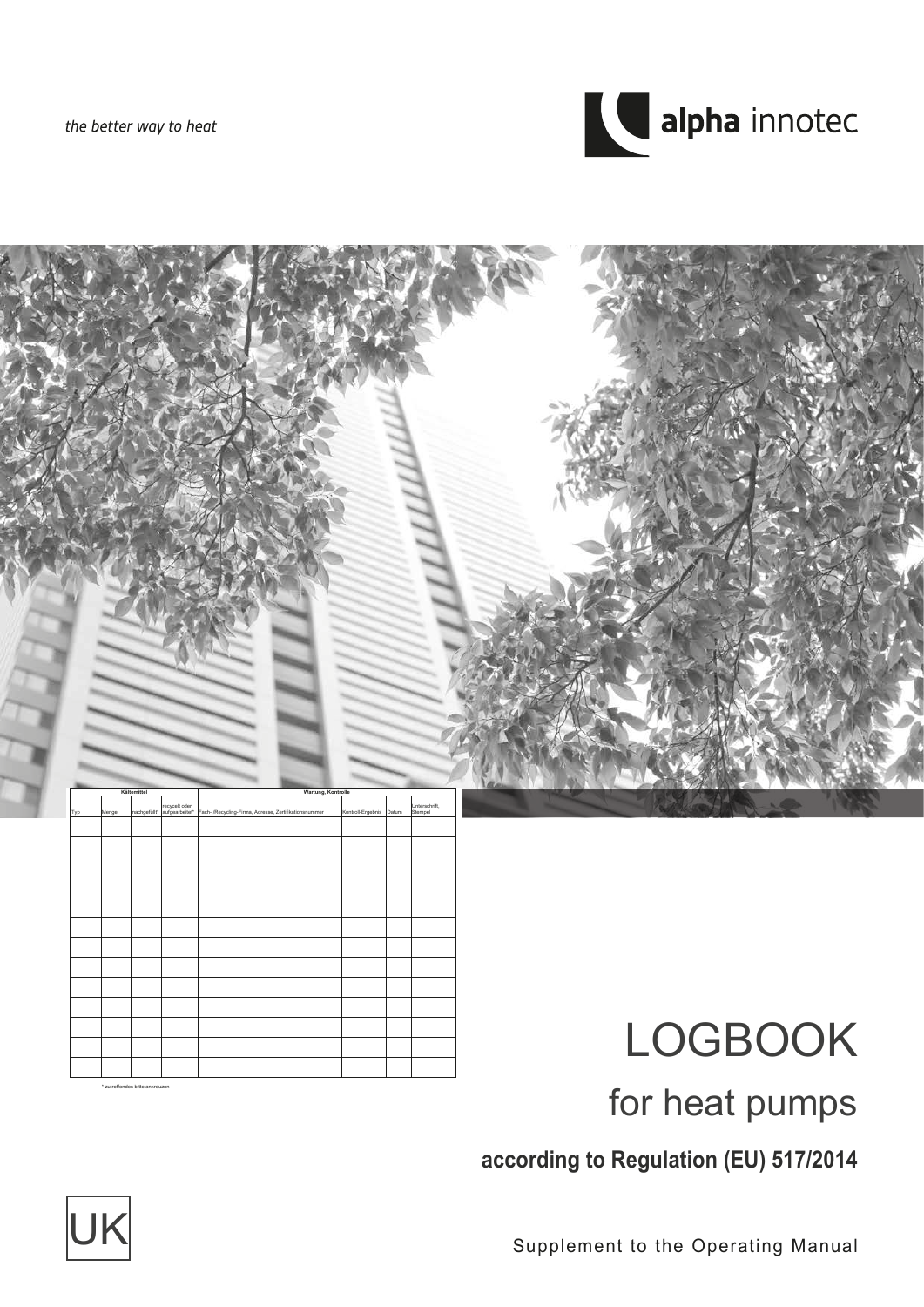

### Notes on use of the logbook

According to EU regulation (EC) 517/2014, certain heat pumps must be checked for leakage and a logbook must be kept by law!

The criterion for whether it is necessary to perform leak testing and to keep a logbook is the CO2 equivalent of the heat pump.

Please refer to the servicing overview to see whether the refrigerating circuit of your heat pump has to be tested for leaks and if so, at what intervals

#### ้ำ **NOTE**

.

The logbook must only be kept if your heat pump has to be tested for leaks.

The values and details in the servicing overview are only applicable if the logbook was in the scope of supply of the heat pump. Otherwise the values must be calculated on the basis of the following formula.

 You will find the required information on the nameplate of the heat pump.

No tests are required for R290.

#### *CO2-equivalent [t] = GWP x capacity[kg] / 1000*

| CO2equivalent | Test interval / months        |
|---------------|-------------------------------|
| < 5t          | no test                       |
| < 10t         | hermetic, no test             |
| $\geq 5t$     | not hermetic 12, with LRS* 24 |
| $\geq 10t$    | hermetic 12, with LRS* 24     |
| $\geq 50t$    | 6, with LRS* 12               |

\* LRS = Leakage recognition system

If you are obliged to keep a logbook for your heat pump and to perform leak testing as well, stick the nameplate (supplied with the heat pump) on the table provided in the logbook.

Leak tests must be performed by certified personnel (refrigeration system manufacturers)!

You can contact our customer service to arrange a leak test. The relevant costs are given in our price list.

All refrigerants we use, except R290, are fluorinated greenhouse gases.

The log book must be kept for 5 years after withdrawal from service

#### **Contents**

| ADDITIONAL DETAILS FOR THE WITHDRAWAL FROM |  |
|--------------------------------------------|--|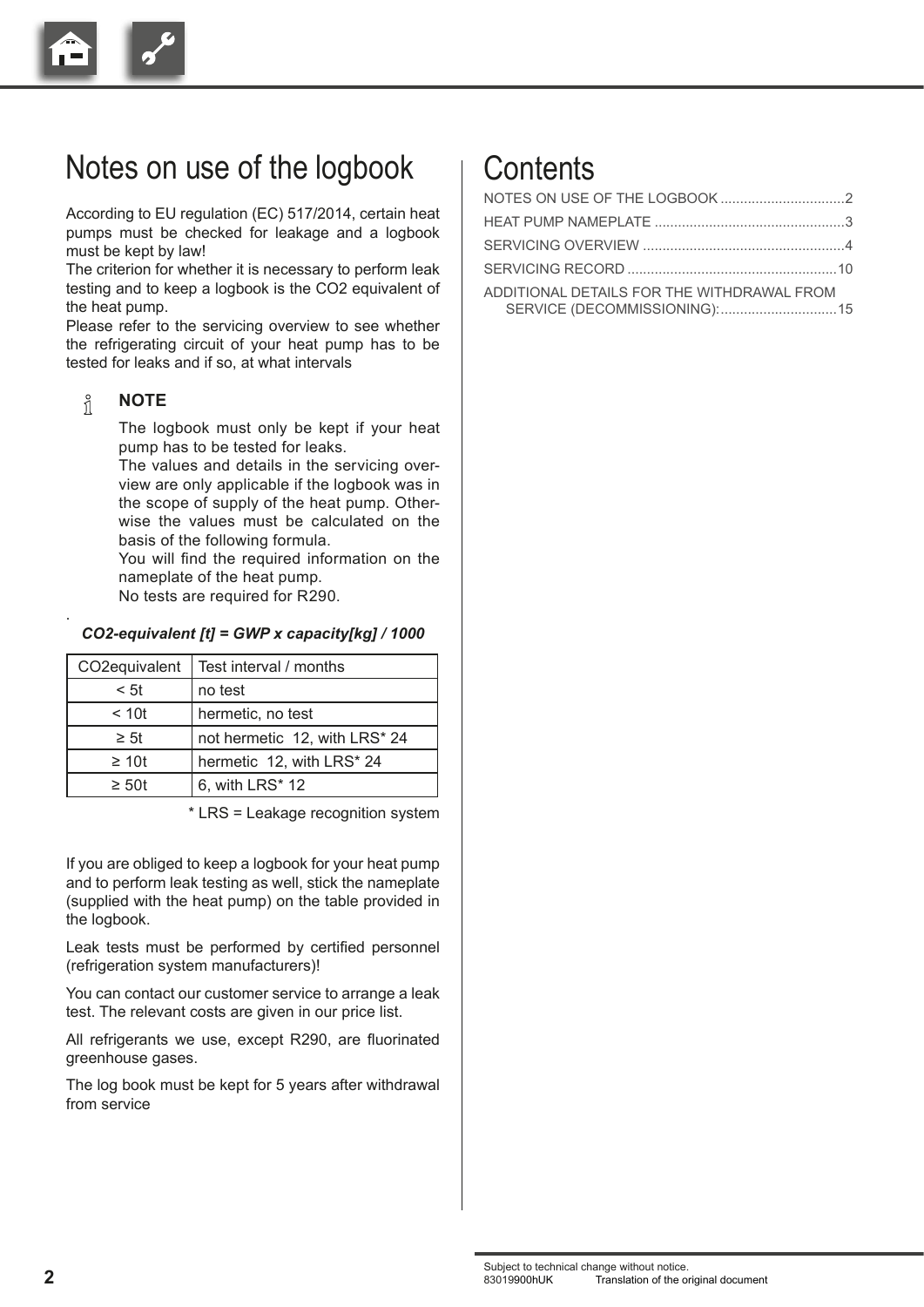

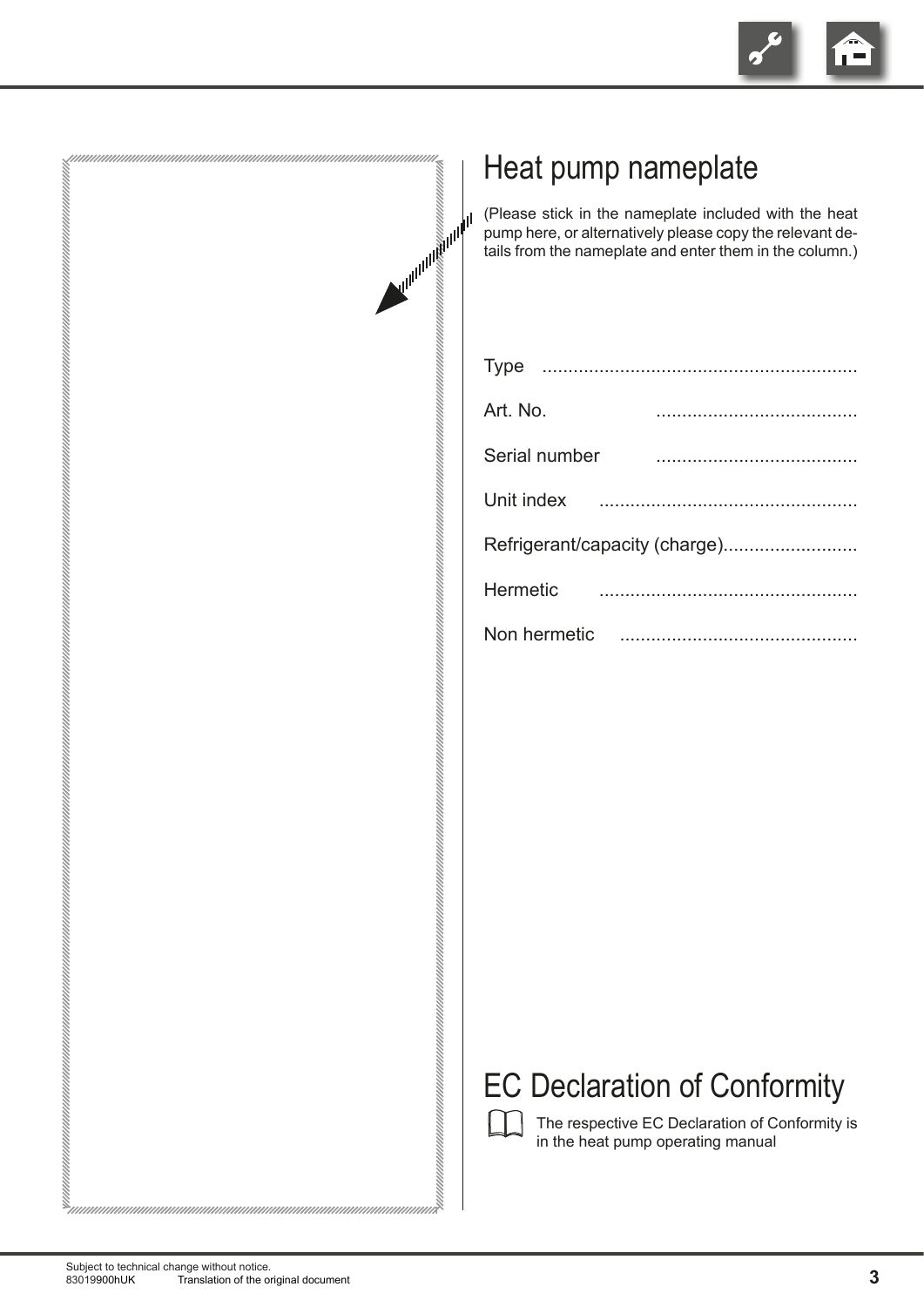

## Servicing overview

| Article No. | Type designation<br>alpha innotec | Refriger-<br>ant<br>name | Charge<br>[kg] | <b>GWP</b><br>value | Her-<br>metic | CO <sub>2</sub><br>equiva-<br>lent<br>[t CO2] | <b>Test interval</b><br>with leakage<br>detection<br>(on site) $/$<br>months | Test in-<br>terval<br>without<br>leakage<br>detection<br>/ months |
|-------------|-----------------------------------|--------------------------|----------------|---------------------|---------------|-----------------------------------------------|------------------------------------------------------------------------------|-------------------------------------------------------------------|
| 10053002    | LW 101                            | R407c                    | 4,8            | 1774                | Y             | 8,5                                           | $\bar{\phantom{a}}$                                                          |                                                                   |
| 10054202    | <b>LW 101A</b>                    | R407c                    | 4,8            | 1774                | Y             | 8,5                                           | $\overline{a}$                                                               | $\frac{1}{2}$                                                     |
| 10053102    | LW 121                            | R407c                    | 5,8            | 1774                | Y             | 10,3                                          | 24                                                                           | 12                                                                |
| 10054302    | <b>LW 121A</b>                    | R407c                    | 5,8            | 1774                | Y             | 10,3                                          | 24                                                                           | 12                                                                |
| 10058302    | <b>LW 121A/SX</b>                 | <b>R404A</b>             | 3,6            | 3922                | Y             | 14,1                                          | 24                                                                           | 12                                                                |
| 10053202    | LW 140                            | R407c                    | 5,8            | 1774                | Y             | 10,3                                          | 24                                                                           | 12                                                                |
| 10053302    | LW 140 L                          | R407c                    | 5,8            | 1774                | Y             | 10,3                                          | 24                                                                           | 12                                                                |
| 10054402    | <b>LW 140A</b>                    | R407c                    | 5,8            | 1774                | Y             | 10,3                                          | 24                                                                           | 12                                                                |
| 10043202    | <b>LW 140A/RX</b>                 | R407c                    | 10,2           | 1774                | Y             | 18,1                                          | 24                                                                           | 12                                                                |
| 10046402    | LW 150                            | <b>R404A</b>             | 5,6            | 3922                | $\mathsf{N}$  | 22                                            | 24                                                                           | 12                                                                |
| 10062301    | LW 160H/V                         | <b>R410A</b>             | 3,8            | 2088                | Y             | 7,9                                           | $\blacksquare$                                                               | $\overline{\phantom{a}}$                                          |
| 10062501    | LW 160H-A/V                       | <b>R410A</b>             | 3,8            | 2088                | Υ             | 7,9                                           | $\overline{a}$                                                               | $\overline{a}$                                                    |
| 10062401    | <b>LW 160HL/V</b>                 | <b>R410A</b>             | 3,8            | 2088                | Y             | 7,9                                           | $\overline{a}$                                                               | L,                                                                |
| 10064701    | LW 161H/V                         | <b>R410A</b>             | 3,8            | 2088                | Y             | 7,9                                           | $\overline{a}$                                                               |                                                                   |
| 10064901    | LW 161H-A/V                       | <b>R410A</b>             | 3,8            | 2088                | Y             | 7,9                                           | ÷,                                                                           |                                                                   |
| 10064801    | <b>LW 161HL/V</b>                 | <b>R410A</b>             | 3,8            | 2088                | Y             | 7,9                                           | $\blacksquare$                                                               |                                                                   |
| 10053402    | LW 180                            | R407c                    | 6,8            | 1774                | Y             | 12,1                                          | 24                                                                           | 12                                                                |
| 10054502    | <b>LW 180A</b>                    | R407c                    | 6,8            | 1774                | Y             | 12,1                                          | 24                                                                           | 12                                                                |
| 10053502    | <b>LW 180L</b>                    | R407c                    | 6,8            | 1774                | Y             | 12,1                                          | 24                                                                           | 12                                                                |
| 10053602    | LW 251                            | R407c                    | 9,8            | 1774                | Y             | 17,4                                          | 24                                                                           | 12                                                                |
| 10054602    | <b>LW 251A</b>                    | R407c                    | 9,8            | 1774                | Y             | 17,4                                          | 24                                                                           | 12                                                                |
| 10053702    | <b>LW 251L</b>                    | R407c                    | 9,8            | 1774                | Y             | 17,4                                          | 24                                                                           | 12                                                                |
| 10053802    | LW 310                            | <b>R404A</b>             | 10             | 3922                | ${\sf N}$     | 39,2                                          | 24                                                                           | 12                                                                |
| 10054702    | <b>LW 310A</b>                    | <b>R404A</b>             | 10             | 3922                | ${\sf N}$     | 39,2                                          | 24                                                                           | 12                                                                |
| 10053902    | LW 310L                           | <b>R404A</b>             | 10             | 3922                | ${\sf N}$     | 39,2                                          | 24                                                                           | 12                                                                |
| 10047402    | LW 380/1                          | <b>R404A</b>             | 12,5           | 3922                | N             | 49                                            | 24                                                                           | 12                                                                |
| 10047502    | LW 380L/1                         | R404A                    | 12,5           | 3922                | N             | 49                                            | 24                                                                           | 12                                                                |
| 10054002    | <b>LW 71A</b>                     | <b>R404A</b>             | 2,4            | 3922                | Y             | 9,4                                           |                                                                              |                                                                   |
| 10054102    | <b>LW 81A</b>                     | R404A                    | 2,8            | 3922                | Y             | 11                                            | 24                                                                           | 12 <sup>°</sup>                                                   |
| 10058102    | LW 81A/SX                         | R404A                    | 2,6            | 3922                | Y             | 10,2                                          | 24                                                                           | 12                                                                |
| 10043102    | LW90A/RX                          | R407c                    | 6,8            | 1774                | Y             | 12,1                                          | 24                                                                           | 12 <sup>°</sup>                                                   |
| 10077741    | <b>LWAV 122R3</b>                 | <b>R410A</b>             | 3,6            | 2088                | Y             | 7,5                                           | $\Box$                                                                       |                                                                   |
| 10077641    | <b>LWAV 82R1/3</b>                | <b>R410A</b>             | 3              | 2088                | Y             | 6,3                                           | $\Box$                                                                       | $\equiv$                                                          |
| 10044226    | <b>LWC 100</b>                    | R404A                    | 4,1            | 3922                | Y             | 16,1                                          | 24                                                                           | 12                                                                |
| 10044246    | <b>LWC 100</b>                    | <b>R404A</b>             | 4,1            | 3922                | Y             | 16,1                                          | 24                                                                           | 12                                                                |
| 10044326    | <b>LWC 120</b>                    | R404A                    | 4,5            | 3922                | Y             | 17,6                                          | 24                                                                           | 12                                                                |
| 10044346    | <b>LWC 120</b>                    | <b>R404A</b>             | 4,5            | 3922                | Y             | 17,6                                          | 24                                                                           | 12 <sup>2</sup>                                                   |
| 10044026    | <b>LWC 60</b>                     | R407c                    | 2,95           | 1774                | Y             | 5,2                                           | $\overline{\phantom{a}}$                                                     |                                                                   |
| 10044046    | <b>LWC 60</b>                     | R407c                    | 2,95           | 1774                | Y             | 5,2                                           |                                                                              |                                                                   |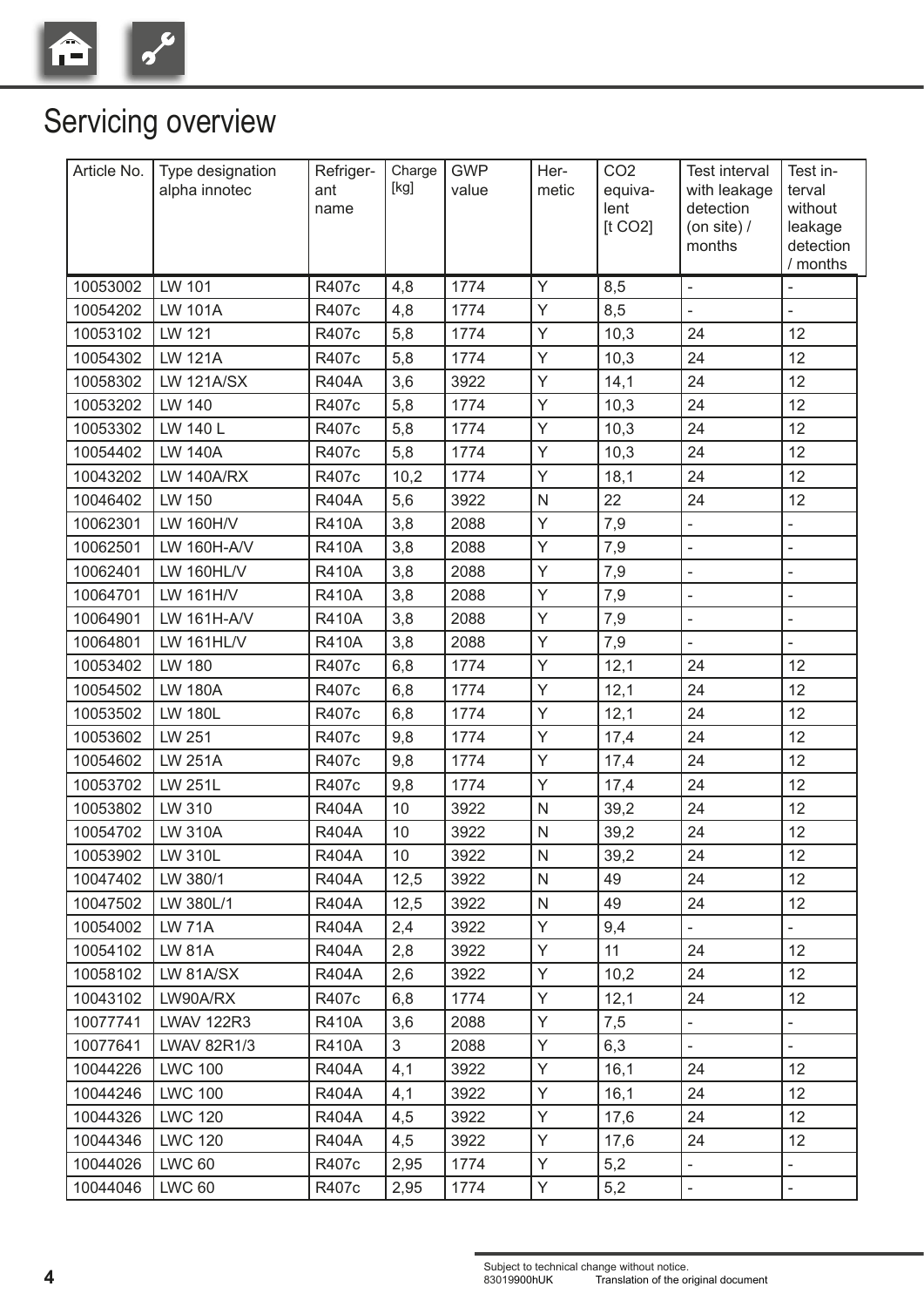

| Article No. | Type designation<br>alpha innotec | Refriger-<br>ant<br>name | Charge<br>[kg] | <b>GWP</b><br>value | Her-<br>metic | CO <sub>2</sub><br>equiva-<br>lent<br>[t CO2] | Test interval<br>with leakage<br>detection<br>(on site) $/$<br>months | Test in-<br>terval<br>without<br>leakage<br>detection<br>/ months |
|-------------|-----------------------------------|--------------------------|----------------|---------------------|---------------|-----------------------------------------------|-----------------------------------------------------------------------|-------------------------------------------------------------------|
| 10044126    | <b>LWC 80</b>                     | R407c                    | 3,2            | 1774                | Y             | 5,7                                           |                                                                       | $\blacksquare$                                                    |
| 10044146    | <b>LWC 80</b>                     | R407c                    | 3,2            | 1774                | Y             | 5,7                                           |                                                                       |                                                                   |
| 10077141    | <b>LWCV 122R3</b>                 | <b>R410A</b>             | 3,6            | 2088                | Y             | 7,5                                           | $\blacksquare$                                                        |                                                                   |
| 10077041    | <b>LWCV 82R1/3</b>                | <b>R410A</b>             | 3              | 2088                | Y             | 6,3                                           |                                                                       |                                                                   |
| 100750      | <b>LWP 450AR3</b>                 | <b>R410A</b>             | 23             | 2088                | Y             | 48                                            | 24                                                                    | 12                                                                |
| 10077341    | <b>LWV 122R3</b>                  | <b>R410A</b>             | 3,6            | 2088                | Y             | 7,5                                           |                                                                       | $\overline{a}$                                                    |
| 10077241    | LWV 82R1/3                        | <b>R410A</b>             | 3              | 2088                | Y             | 6,3                                           | $\overline{\phantom{a}}$                                              | $\blacksquare$                                                    |
| 10071342    | <b>PWZS 102H1S</b>                | <b>R410A</b>             | 1,84           | 2088                | Y             | 3,8                                           |                                                                       |                                                                   |
| 10065842    | <b>PWZS 102H2S</b>                | <b>R410A</b>             | 1,84           | 2088                | Y             | 3,8                                           |                                                                       |                                                                   |
| 10065342    | <b>PWZS 102H3S</b>                | <b>R410A</b>             | 1,98           | 2088                | Υ             | 4,1                                           | $\overline{\phantom{a}}$                                              |                                                                   |
| 10065442    | <b>PWZS 122H3S</b>                | <b>R410A</b>             | 2,25           | 2088                | Y             | 4,7                                           | $\blacksquare$                                                        | ä,                                                                |
| 10071442    | <b>PWZS 132H1S</b>                | <b>R410A</b>             | 2,13           | 2088                | Y             | 4,4                                           | $\blacksquare$                                                        | $\overline{\phantom{a}}$                                          |
| 10065942    | <b>PWZS 132H2S</b>                | <b>R410A</b>             | 2,13           | 2088                | Y             | 4,4                                           | $\overline{\phantom{a}}$                                              |                                                                   |
| 10071042    | PWZS 42H1S                        | <b>R410A</b>             | 1,05           | 2088                | Y             | 2,2                                           | $\overline{\phantom{a}}$                                              | $\blacksquare$                                                    |
| 10065542    | PWZS 42H2S                        | <b>R410A</b>             | 1,05           | 2088                | Y             | 2,2                                           |                                                                       |                                                                   |
| 10065041    | PWZS 42H3S                        | <b>R410A</b>             | 1,05           | 2088                | Y             | 2,2                                           | $\overline{\phantom{a}}$                                              | $\bar{\phantom{a}}$                                               |
| 10071142    | PWZS 62H1S                        | <b>R410A</b>             | 1,35           | 2088                | Y             | 2,8                                           |                                                                       | $\overline{\phantom{a}}$                                          |
| 10065642    | PWZS 62H2S                        | <b>R410A</b>             | 1,35           | 2088                | Y             | 2,8                                           |                                                                       |                                                                   |
| 10065141    | PWZS 62H3S                        | <b>R410A</b>             | 1,42           | 2088                | Y             | 3                                             |                                                                       |                                                                   |
| 10071242    | PWZS 82H1S                        | <b>R410A</b>             | 1,63           | 2088                | Y             | 3,4                                           |                                                                       |                                                                   |
| 10065742    | PWZS 82H2S                        | <b>R410A</b>             | 1,63           | 2088                | Υ             | 3,4                                           | $\overline{\phantom{a}}$                                              |                                                                   |
| 10065241    | PWZS 82H3S                        | <b>R410A</b>             | 1,72           | 2088                | Y             | 3,6                                           |                                                                       | $\overline{\phantom{a}}$                                          |
| 10075941    | PWZSV 122H1S                      | R407c                    | $\overline{2}$ | 1774                | Y             | 3,5                                           | $\blacksquare$                                                        |                                                                   |
| 10075841    | PWZSV 122H2S                      | R407c                    | $\overline{2}$ | 1774                | Y             | 3,5                                           |                                                                       |                                                                   |
| 10075441    | PWZSV 122H3S                      | R407c                    | $\overline{2}$ | 1774                | Y             | 3,5                                           | $\overline{\phantom{a}}$                                              |                                                                   |
| 10075541    | PWZSV 162H3S                      | R407c                    | 2,2            | 1774                | Y             | 3,9                                           |                                                                       |                                                                   |
| 10075741    | PWZSV 62H1S                       | R407c                    | 1,16           | 1774                | Y             | 2,1                                           | $\overline{\phantom{a}}$                                              | $\blacksquare$                                                    |
| 10075641    | PWZSV 62H2S                       | R407c                    | 1,16           | 1774                | Y             | 2,1                                           |                                                                       |                                                                   |
| 10075341    | PWZSV 62H3S                       | R407c                    | 1,16           | 1774                | Y             | 2,1                                           |                                                                       |                                                                   |
| 10076041    | PWZSV 92H1S                       | R407c                    | 1,25           | 1774                | Y             | 2,2                                           | $\overline{\phantom{a}}$                                              |                                                                   |
| 10076141    | PWZSV 92H2S                       | R407c                    | 1,25           | 1774                | Y             | 2,2                                           | $\overline{\phantom{a}}$                                              |                                                                   |
| 10076241    | PWZSV 92H3S                       | R407c                    | 1,25           | 1774                | Y             | 2,2                                           | $\blacksquare$                                                        | $\blacksquare$                                                    |
| 10074342    | <b>SW 102H1</b>                   | <b>R410A</b>             | 1,84           | 2088                | Y             | 3,8                                           |                                                                       |                                                                   |
| 10070342    | <b>SW 102H3</b>                   | <b>R410A</b>             | 1,98           | 2088                | Y             | 4,1                                           | $\overline{\phantom{a}}$                                              |                                                                   |
| 10070442    | <b>SW 122H3</b>                   | <b>R410A</b>             | 2,25           | 2088                | Y             | 4,7                                           |                                                                       |                                                                   |
| 10074442    | <b>SW 132H1</b>                   | <b>R410A</b>             | 2,13           | 2088                | Y             | 4,4                                           | $\overline{\phantom{a}}$                                              | $\overline{\phantom{a}}$                                          |
| 10051701    | SW 140H-EKZ                       | R134a                    | 4,6            | 1430                | Y             | 6,6                                           | $\blacksquare$                                                        |                                                                   |
| 10070542    | <b>SW 142H3</b>                   | <b>R410A</b>             | 2,38           | 2088                | Y             | 5                                             |                                                                       |                                                                   |
| 10070642    | <b>SW 172H3</b>                   | <b>R410A</b>             | 2,65           | 2088                | Y             | 5,5                                           |                                                                       |                                                                   |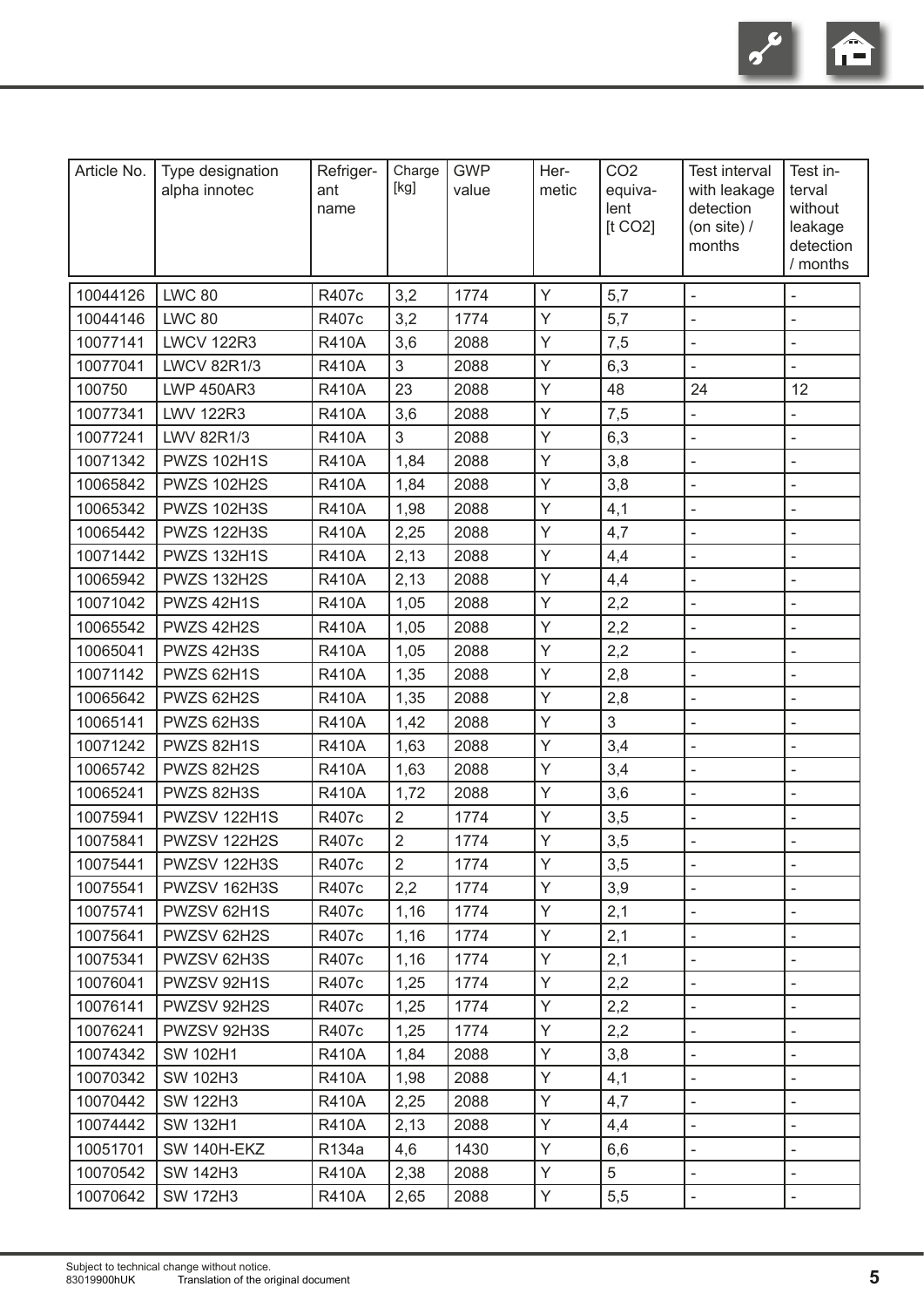

| Article No. | Type designation<br>alpha innotec | Refriger-<br>ant<br>name | Charge<br>[kg] | <b>GWP</b><br>value | Her-<br>metic  | CO <sub>2</sub><br>equiva-<br>lent<br>[t CO2] | <b>Test interval</b><br>with leakage<br>detection<br>(on site) $/$<br>months | Test in-<br>terval<br>without<br>leakage<br>detection<br>/ months |
|-------------|-----------------------------------|--------------------------|----------------|---------------------|----------------|-----------------------------------------------|------------------------------------------------------------------------------|-------------------------------------------------------------------|
| 10070742    | <b>SW 192H3</b>                   | <b>R410A</b>             | 2,8            | 2088                | Y              | 5,8                                           | $\overline{\phantom{a}}$                                                     |                                                                   |
| 10051801    | SW 200H-EKZ                       | R134a                    | 5,2            | 1430                | $\overline{N}$ | 7,4                                           | 24                                                                           | 12                                                                |
| 10074642    | <b>SW 232H3</b>                   | <b>R410A</b>             | 3,2            | 2088                | Y              | 6,7                                           | $\blacksquare$                                                               |                                                                   |
| 10074742    | <b>SW 262H3</b>                   | <b>R410A</b>             | 3,3            | 2088                | Y              | 6,9                                           | $\overline{a}$                                                               |                                                                   |
| 10052501    | <b>SW 280H1-EKZ</b>               | <b>R417A</b>             | 6,85           | 2347                | $\mathsf{N}$   | 16,1                                          | 24                                                                           | 12                                                                |
| 10074842    | <b>SW 302H3</b>                   | <b>R410A</b>             | 3,7            | 2088                | Y              | 7,7                                           | $\blacksquare$                                                               |                                                                   |
| 10052001    | <b>SW 330-EKZ</b>                 | R407c                    | 6,85           | 1774                | $\mathsf{N}$   | 12,2                                          | 24                                                                           | 12                                                                |
| 10074042    | <b>SW 42H1</b>                    | <b>R410A</b>             | 1,05           | 2088                | Y              | 2,2                                           | $\blacksquare$                                                               | ÷,                                                                |
| 10070041    | <b>SW 42H3</b>                    | <b>R410A</b>             | 1,05           | 2088                | Y              | 2,2                                           | $\blacksquare$                                                               | $\overline{a}$                                                    |
| 10074142    | <b>SW 62H1</b>                    | <b>R410A</b>             | 1,35           | 2088                | Y              | 2,8                                           | $\blacksquare$                                                               | ÷,                                                                |
| 10070141    | <b>SW 62H3</b>                    | <b>R410A</b>             | 1,42           | 2088                | Y              | $\mathfrak{S}$                                | $\blacksquare$                                                               | ÷,                                                                |
| 10074242    | <b>SW 82H1</b>                    | <b>R410A</b>             | 1,63           | 2088                | Υ              | 3,4                                           | $\frac{1}{2}$                                                                | ÷,                                                                |
| 10070241    | <b>SW 82H3</b>                    | <b>R410A</b>             | 1,72           | 2088                | Y              | 3,6                                           | $\overline{\phantom{a}}$                                                     |                                                                   |
| 10073342    | <b>SWC 102H1</b>                  | <b>R410A</b>             | 1,84           | 2088                | Y              | 3,8                                           | $\blacksquare$                                                               |                                                                   |
| 10068342    | <b>SWC 102H3</b>                  | <b>R410A</b>             | 1,98           | 2088                | Y              | 4,1                                           | $\overline{\phantom{a}}$                                                     | L,                                                                |
| 10069342    | <b>SWC 102K3</b>                  | <b>R410A</b>             | 1,98           | 2088                | Y              | 4,1                                           | $\overline{\phantom{a}}$                                                     | L,                                                                |
| 10045302    | <b>SWC 120S</b>                   | R407c                    | 2,4            | 1774                | Y              | 4,3                                           | $\blacksquare$                                                               | ÷,                                                                |
| 10068442    | <b>SWC 122H3</b>                  | <b>R410A</b>             | 2,25           | 2088                | Y              | 4,7                                           | $\overline{\phantom{a}}$                                                     | L,                                                                |
| 10069442    | <b>SWC 122K3</b>                  | <b>R410A</b>             | 2,25           | 2088                | Y              | 4,7                                           | $\overline{\phantom{a}}$                                                     | ÷,                                                                |
| 10073442    | <b>SWC 132H1</b>                  | <b>R410A</b>             | 2,13           | 2088                | Y              | 4,4                                           | $\blacksquare$                                                               | $\overline{\phantom{0}}$                                          |
| 10045402    | <b>SWC 140S</b>                   | R407c                    | 2,7            | 1774                | Y              | 4,8                                           | $\blacksquare$                                                               | L,                                                                |
| 10068542    | <b>SWC 142H3</b>                  | <b>R410A</b>             | 2,38           | 2088                | Y              | 5                                             | $\overline{\phantom{a}}$                                                     | ÷,                                                                |
| 10069542    | <b>SWC 142K3</b>                  | <b>R410A</b>             | 2,38           | 2088                | Y              | 5                                             | $\overline{\phantom{a}}$                                                     |                                                                   |
| 10068642    | <b>SWC 172H3</b>                  | <b>R410A</b>             | 2,65           | 2088                | Y              | 5,5                                           | $\blacksquare$                                                               |                                                                   |
| 10069642    | <b>SWC 172K3</b>                  | <b>R410A</b>             | 2,65           | 2088                | Y              | 5,5                                           | $\overline{\phantom{a}}$                                                     |                                                                   |
| 10068742    | <b>SWC 192H3</b>                  | <b>R410A</b>             | 2,8            | 2088                | Y              | 5,8                                           | $\blacksquare$                                                               |                                                                   |
| 10069742    | <b>SWC 192K3</b>                  | <b>R410A</b>             | 2,8            | 2088                | Y              | 5,8                                           |                                                                              |                                                                   |
| 10073042    | <b>SWC 42H1</b>                   | <b>R410A</b>             | 1,05           | 2088                | Y              | 2,2                                           | $\blacksquare$                                                               | $\overline{\phantom{0}}$                                          |
| 10068041    | <b>SWC 42H3</b>                   | <b>R410A</b>             | 1,05           | 2088                | Y              | 2,2                                           | $\overline{\phantom{a}}$                                                     |                                                                   |
| 10069041    | <b>SWC 42K3</b>                   | <b>R410A</b>             | 1,05           | 2088                | Y              | 2,2                                           | $\overline{\phantom{a}}$                                                     | $\overline{\phantom{a}}$                                          |
| 10073142    | <b>SWC 62H1</b>                   | <b>R410A</b>             | 1,35           | 2088                | Y              | 2,8                                           | $\blacksquare$                                                               | ÷,                                                                |
| 10068141    | <b>SWC 62H3</b>                   | <b>R410A</b>             | 1,42           | 2088                | Y              | $\sqrt{3}$                                    | $\overline{\phantom{a}}$                                                     |                                                                   |
| 10069141    | <b>SWC 62K3</b>                   | <b>R410A</b>             | 1,42           | 2088                | Y              | $\sqrt{3}$                                    | $\blacksquare$                                                               |                                                                   |
| 10073242    | <b>SWC 82H1</b>                   | <b>R410A</b>             | 1,63           | 2088                | Y              | 3,4                                           |                                                                              |                                                                   |
| 10068241    | <b>SWC 82H3</b>                   | <b>R410A</b>             | 1,72           | 2088                | Y              | 3,6                                           | $\blacksquare$                                                               |                                                                   |
| 10069241    | <b>SWC 82K3</b>                   | <b>R410A</b>             | 1,72           | 2088                | Y              | 3,6                                           | $\blacksquare$                                                               |                                                                   |
| 10074941    | <b>SWCV 122H1</b>                 | R407c                    | $\overline{2}$ | 1774                | Y              | 3,5                                           | $\blacksquare$                                                               |                                                                   |
| 10072841    | <b>SWCV 122H3</b>                 | R407c                    | 2              | 1774                | Y              | 3,5                                           | $\overline{\phantom{a}}$                                                     |                                                                   |
| 10072941    | <b>SWCV 122K3</b>                 | R407c                    | $\overline{2}$ | 1774                | Y              | 3,5                                           | $\overline{\phantom{a}}$                                                     | $\overline{\phantom{a}}$                                          |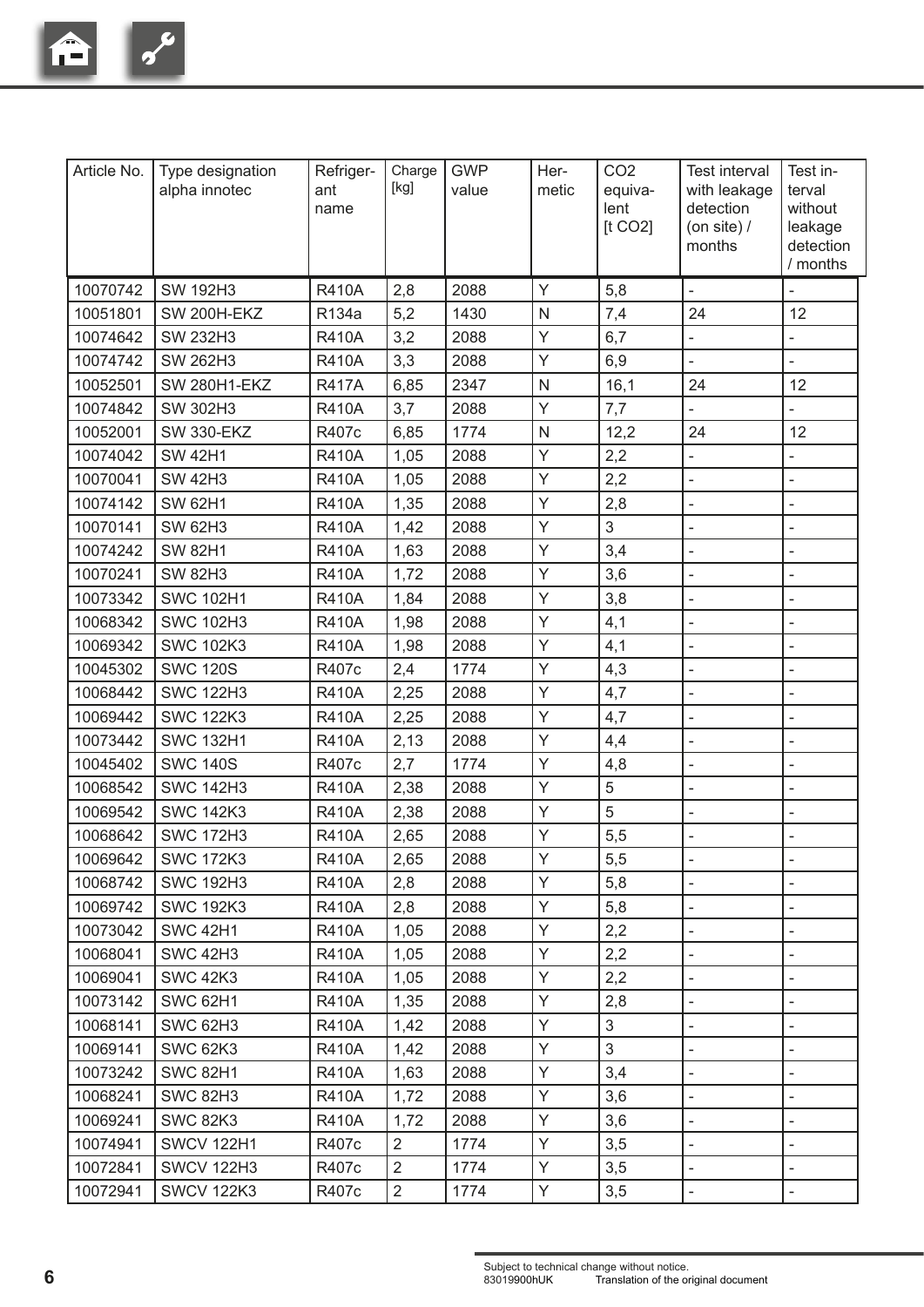Ê  $\overline{\mathbf{c}}$ 

| Article No. | Type designation<br>alpha innotec | Refriger-<br>ant<br>name | Charge<br>[kg] | <b>GWP</b><br>value | Her-<br>metic | CO <sub>2</sub><br>equiva-<br>lent<br>[t CO2] | <b>Test interval</b><br>with leakage<br>detection<br>(on site) $/$<br>months | Test in-<br>terval<br>without<br>leakage<br>detection<br>/ months |
|-------------|-----------------------------------|--------------------------|----------------|---------------------|---------------|-----------------------------------------------|------------------------------------------------------------------------------|-------------------------------------------------------------------|
| 10071641    | <b>SWCV 162H3</b>                 | R407c                    | 2,2            | 1774                | Y             | 3,9                                           | $\overline{\phantom{a}}$                                                     |                                                                   |
| 10071841    | <b>SWCV 162K3</b>                 | R407c                    | 2,2            | 1774                | Y             | 3,9                                           | $\overline{\phantom{a}}$                                                     | L,                                                                |
| 10071941    | SWCV 62H1                         | R407c                    | 1,16           | 1774                | Υ             | 2,1                                           | $\blacksquare$                                                               | ÷,                                                                |
| 10071541    | SWCV 62H3                         | R407c                    | 1,16           | 1774                | Υ             | 2,1                                           | $\overline{\phantom{a}}$                                                     |                                                                   |
| 10071741    | SWCV 62K3                         | R407c                    | 1,16           | 1774                | Y             | 2,1                                           | $\overline{\phantom{a}}$                                                     |                                                                   |
| 10076941    | SWCV 92H1                         | R407c                    | 1,25           | 1774                | Y             | 2,2                                           | $\blacksquare$                                                               |                                                                   |
| 10076741    | SWCV 92H3                         | R407c                    | 1,25           | 1774                | Y             | 2,2                                           | $\bar{\phantom{a}}$                                                          |                                                                   |
| 10076841    | SWCV 92K3                         | R407c                    | 1,25           | 1774                | Y             | 2,2                                           | $\blacksquare$                                                               |                                                                   |
| 10051601    | SWP 1000H-EKZ                     | R134a                    | 17,6           | 1430                | N             | 25,2                                          | 24                                                                           | 12                                                                |
| 10051101    | <b>SWP 1100-EKZ</b>               | R407c                    | 19             | 1774                | N             | 33,7                                          | 24                                                                           | 12                                                                |
| 10051201    | <b>SWP 1250-EKZ</b>               | R407c                    | 18,8           | 1774                | N             | 33,4                                          | 24                                                                           | 12                                                                |
| 10051301    | <b>SWP 1600-EKZ</b>               | R407c                    | 20,7           | 1774                | N             | 36,7                                          | 24                                                                           | 12                                                                |
| 10061802    | <b>SWP 291H</b>                   | R134a                    | 6,7            | 1430                | Y             | 9,6                                           |                                                                              |                                                                   |
| 10050801    | SWP 330H-EKZ                      | R134a                    | 5,4            | 1430                | N             | 7,7                                           | 24                                                                           | 12                                                                |
| 10052301    | SWP 370H1-EKZ                     | <b>R417A</b>             | 9,2            | 2347                | N             | 21,6                                          | 24                                                                           | 12                                                                |
| 10061402    | <b>SWP 371</b>                    | <b>R410A</b>             | 7,2            | 2088                | Y             | 15                                            | 24                                                                           | 12                                                                |
| 10052101    | SWP 420H1-EKZ                     | <b>R417A</b>             | 11,5           | 2347                | N             | 27                                            | 24                                                                           | 12                                                                |
| 10050001    | SWP 430-EKZ                       | R407c                    | 8              | 1774                | N             | 14,2                                          | 24                                                                           | 12                                                                |
| 10061502    | <b>SWP 451</b>                    | <b>R410A</b>             | 8,2            | 2088                | Y             | 17,1                                          | 24                                                                           | 12                                                                |
| 10050101    | SWP 470-EKZ                       | R407c                    | 9              | 1774                | N             | 16                                            | 24                                                                           | 12                                                                |
| 10052401    | SWP 480H1-EKZ                     | <b>R417A</b>             | 11,2           | 2347                | N             | 26,3                                          | 24                                                                           | 12                                                                |
| 10050201    | SWP 540-EKZ                       | R407c                    | 10,2           | 1774                | N             | 18,1                                          | 24                                                                           | 12                                                                |
| 10062102    | <b>SWP 561H</b>                   | R134a                    | 12,8           | 1430                | Υ             | 18,3                                          | 24                                                                           | 12                                                                |
| 10061602    | <b>SWP 581</b>                    | <b>R410A</b>             | 11,2           | 2088                | Y             | 23,4                                          | 24                                                                           | 12                                                                |
| 10050301    | SWP 600-EKZ                       | R407c                    | 11             | 1774                | $\mathsf{N}$  | 19,5                                          | 24                                                                           | 12                                                                |
| 10050401    | SWP 670-EKZ                       | R407c                    | 12,5           | 1774                | N             | 22,2                                          | 24                                                                           | 12                                                                |
| 10061702    | <b>SWP 691</b>                    | <b>R410A</b>             | 13,4           | 2088                | Υ             | 28                                            | 24                                                                           | 12                                                                |
| 10052201    | SWP 730H1-EKZ                     | <b>R417A</b>             | 15,8           | 2347                | N             | 37,1                                          | 24                                                                           | 12                                                                |
| 10050501    | SWP 820-EKZ                       | R407c                    | 13,5           | 1774                | N             | 23,9                                          | 24                                                                           | 12                                                                |
| 10051501    | SWP 850H-EKZ                      | R134a                    | 17             | 1430                | N             | 24,3                                          | 24                                                                           | 12                                                                |
| 10037704    | <b>SWP1000H</b>                   | R134a                    | 17,6           | 1430                | N             | 25,2                                          | 24                                                                           | 12                                                                |
| 10037204    | <b>SWP1100</b>                    | R407c                    | 19             | 1774                | N             | 33,7                                          | 24                                                                           | 12                                                                |
| 10037304    | <b>SWP1250</b>                    | R407c                    | 18,8           | 1774                | N             | 33,4                                          | 24                                                                           | 12                                                                |
| 10037404    | <b>SWP1600</b>                    | R407c                    | 20,7           | 1774                | N             | 36,7                                          | 24                                                                           | 12                                                                |
| 10037504    | SWP700H                           | R134a                    | 15,5           | 1430                | N             | 22,2                                          | 24                                                                           | 12                                                                |
| 10037604    | SWP850H                           | R134a                    | 17             | 1430                | N             | 24,3                                          | 24                                                                           | 12                                                                |
| 10062201    | <b>WWB 20</b>                     | R134a                    | 0,48           | 1430                | Υ             | 0,7                                           | $\qquad \qquad \blacksquare$                                                 |                                                                   |
| 10062901    | <b>WWB 21</b>                     | R134a                    | 0,48           | 1430                | Υ             | 0,7                                           |                                                                              |                                                                   |
| 10048141    | <b>WWC 100H/X</b>                 | R407c                    | 2,95           | 1774                | Y             | 5,2                                           | $\overline{\phantom{a}}$                                                     |                                                                   |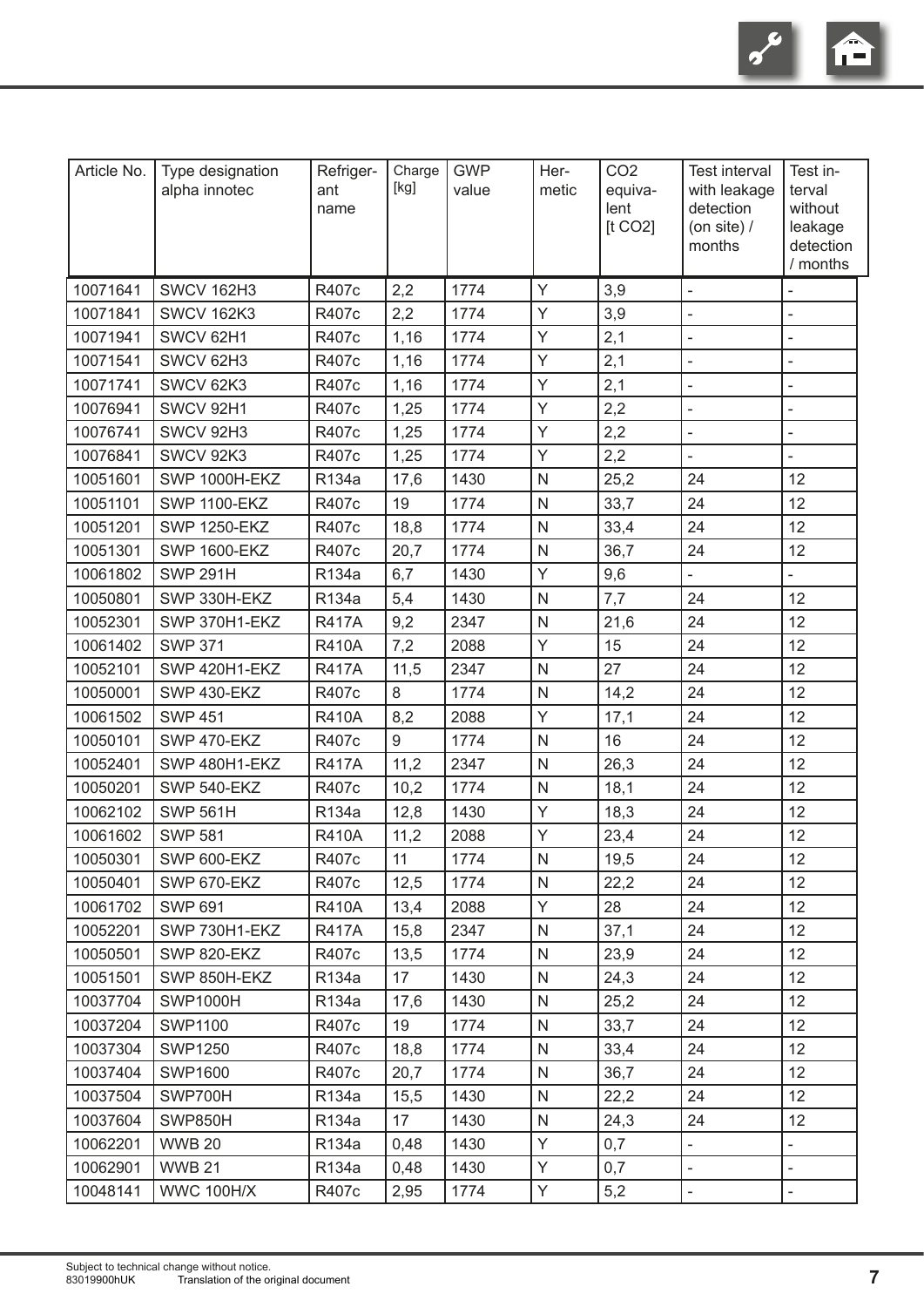

| Article No. | Type designation<br>alpha innotec | Refriger-<br>ant<br>name | Charge<br>[kg] | <b>GWP</b><br>value | Her-<br>metic | CO <sub>2</sub><br>equiva-<br>lent<br>[t CO2] | <b>Test interval</b><br>with leakage<br>detection<br>(on site) $/$<br>months | Test in-<br>terval<br>without<br>leakage<br>detection<br>/ months |
|-------------|-----------------------------------|--------------------------|----------------|---------------------|---------------|-----------------------------------------------|------------------------------------------------------------------------------|-------------------------------------------------------------------|
| 10048242    | <b>WWC 130H/X</b>                 | R407c                    | 3,5            | 1774                | Y             | 6,2                                           | $\overline{a}$                                                               |                                                                   |
| 10048342    | <b>WWC 160H/X</b>                 | R407c                    | 3,8            | 1774                | Y             | 6,7                                           | $\overline{\phantom{a}}$                                                     |                                                                   |
| 10048442    | <b>WWC 190H/X</b>                 | R407c                    | 4,3            | 1774                | Y             | 7,6                                           | ÷,                                                                           |                                                                   |
| 10048542    | <b>WWC 220H/X</b>                 | R407c                    | 4,5            | 1774                | Y             | 8                                             | $\bar{\phantom{a}}$                                                          | ÷,                                                                |
| 10048642    | <b>WWC 280X</b>                   | R407c                    | 4,4            | 1774                | Y             | 7,8                                           | $\overline{\phantom{a}}$                                                     |                                                                   |
| 10048742    | <b>WWC 440X</b>                   | R407c                    | 8,4            | 1774                | ${\sf N}$     | 14,9                                          | 24                                                                           | 12                                                                |
| 10066342    | <b>WZS 102H3M</b>                 | <b>R410A</b>             | 1,98           | 2088                | Y             | 4,1                                           | $\bar{\phantom{a}}$                                                          | $\overline{a}$                                                    |
| 10067342    | <b>WZS 102H3M</b>                 | <b>R410A</b>             | 1,98           | 2088                | Y             | 4,1                                           | $\overline{\phantom{a}}$                                                     | ÷,                                                                |
| 10066842    | <b>WZS 102K3M</b>                 | <b>R410A</b>             | 1,98           | 2088                | Y             | 4,1                                           | $\bar{\phantom{a}}$                                                          | L,                                                                |
| 10067842    | <b>WZS 102K3M</b>                 | <b>R410A</b>             | 1,98           | 2088                | Y             | 4,1                                           | $\overline{\phantom{a}}$                                                     |                                                                   |
| 10066442    | <b>WZS 122H3M</b>                 | <b>R410A</b>             | 2,25           | 2088                | Y             | 4,7                                           | $\overline{\phantom{a}}$                                                     | L,                                                                |
| 10067442    | <b>WZS 122H3M</b>                 | <b>R410A</b>             | 2,25           | 2088                | Y             | 4,7                                           | $\overline{\phantom{a}}$                                                     |                                                                   |
| 10066942    | <b>WZS 122K3M</b>                 | <b>R410A</b>             | 2,25           | 2088                | Y             | 4,7                                           | $\bar{\phantom{a}}$                                                          |                                                                   |
| 10067942    | <b>WZS 122K3M</b>                 | <b>R410A</b>             | 2,25           | 2088                | Y             | 4,7                                           | $\overline{\phantom{a}}$                                                     | L,                                                                |
| 10066041    | WZS 42H3M                         | <b>R410A</b>             | 1,05           | 2088                | Y             | 2,2                                           | $\blacksquare$                                                               |                                                                   |
| 10067041    | WZS 42H3M                         | <b>R410A</b>             | 1,05           | 2088                | Y             | 2,2                                           | $\overline{\phantom{a}}$                                                     |                                                                   |
| 10066541    | WZS 42K3M                         | <b>R410A</b>             | 1,05           | 2088                | Y             | 2,2                                           | $\blacksquare$                                                               | ÷,                                                                |
| 10067541    | WZS 42K3M                         | <b>R410A</b>             | 1,05           | 2088                | Y             | 2,2                                           | $\overline{\phantom{a}}$                                                     | L,                                                                |
| 10066141    | WZS 62H3M                         | <b>R410A</b>             | 1,42           | 2088                | Y             | $\mathfrak{S}$                                | $\overline{\phantom{a}}$                                                     | $\blacksquare$                                                    |
| 10067141    | WZS 62H3M                         | <b>R410A</b>             | 1,42           | 2088                | Y             | $\mathfrak{S}$                                | $\bar{\phantom{a}}$                                                          | ÷,                                                                |
| 10066641    | WZS 62K3M                         | <b>R410A</b>             | 1,42           | 2088                | Y             | $\mathfrak{S}$                                | $\bar{\phantom{a}}$                                                          | L,                                                                |
| 10067641    | WZS 62K3M                         | <b>R410A</b>             | 1,42           | 2088                | Y             | $\mathfrak{S}$                                | $\frac{1}{2}$                                                                |                                                                   |
| 10066241    | WZS 82H3M                         | <b>R410A</b>             | 1,72           | 2088                | Y             | 3,6                                           | $\blacksquare$                                                               |                                                                   |
| 10067241    | WZS 82H3M                         | <b>R410A</b>             | 1,72           | 2088                | Y             | 3,6                                           | $\overline{\phantom{a}}$                                                     |                                                                   |
| 10066741    | WZS 82K3M                         | <b>R410A</b>             | 1,72           | 2088                | Y             | 3,6                                           | $\overline{\phantom{a}}$                                                     |                                                                   |
| 10067741    | WZS 82K3M                         | <b>R410A</b>             | 1,72           | 2088                | Y             | 3,6                                           | $\blacksquare$                                                               |                                                                   |
| 10073641    | WZSV 122H3M                       | R407c                    | $\overline{2}$ | 1774                | Y             | 3,5                                           | $\overline{\phantom{a}}$                                                     |                                                                   |
| 10073841    | WZSV 122H3M                       | R407c                    | $\overline{2}$ | 1774                | Y             | 3,5                                           | $\overline{\phantom{a}}$                                                     | $\qquad \qquad -$                                                 |
| 10073741    | WZSV 122K3M                       | R407c                    | $\overline{2}$ | 1774                | Y             | 3,5                                           | $\overline{\phantom{a}}$                                                     |                                                                   |
| 10073941    | WZSV 122K3M                       | R407c                    | $\overline{2}$ | 1774                | Y             | 3,5                                           | $\overline{\phantom{a}}$                                                     | $\qquad \qquad -$                                                 |
| 10072141    | WZSV 162H3M                       | R407c                    | 2,2            | 1774                | Y             | 3,9                                           | $\overline{\phantom{a}}$                                                     |                                                                   |
| 10072541    | WZSV 162H3M                       | R407c                    | 2,2            | 1774                | Y             | 3,9                                           | $\overline{\phantom{a}}$                                                     |                                                                   |
| 10072341    | WZSV 162K3M                       | R407c                    | 2,2            | 1774                | Y             | 3,9                                           | $\overline{\phantom{a}}$                                                     |                                                                   |
| 10072741    | WZSV 162K3M                       | R407c                    | 2,2            | 1774                | Y             | 3,9                                           | $\overline{\phantom{a}}$                                                     |                                                                   |
| 10072041    | WZSV 62H3M                        | R407c                    | 1,16           | 1774                | Y             | 2,1                                           | $\overline{\phantom{a}}$                                                     |                                                                   |
| 10072441    | WZSV 62H3M                        | R407c                    | 1,16           | 1774                | Y             | 2,1                                           | $\overline{\phantom{a}}$                                                     |                                                                   |
| 10072241    | WZSV 62K3M                        | R407c                    | 1,16           | 1774                | Y             | 2,1                                           | $\overline{\phantom{a}}$                                                     | $\qquad \qquad \blacksquare$                                      |
| 10072641    | WZSV 62K3M                        | R407c                    | 1,16           | 1774                | Y             | 2,1                                           |                                                                              |                                                                   |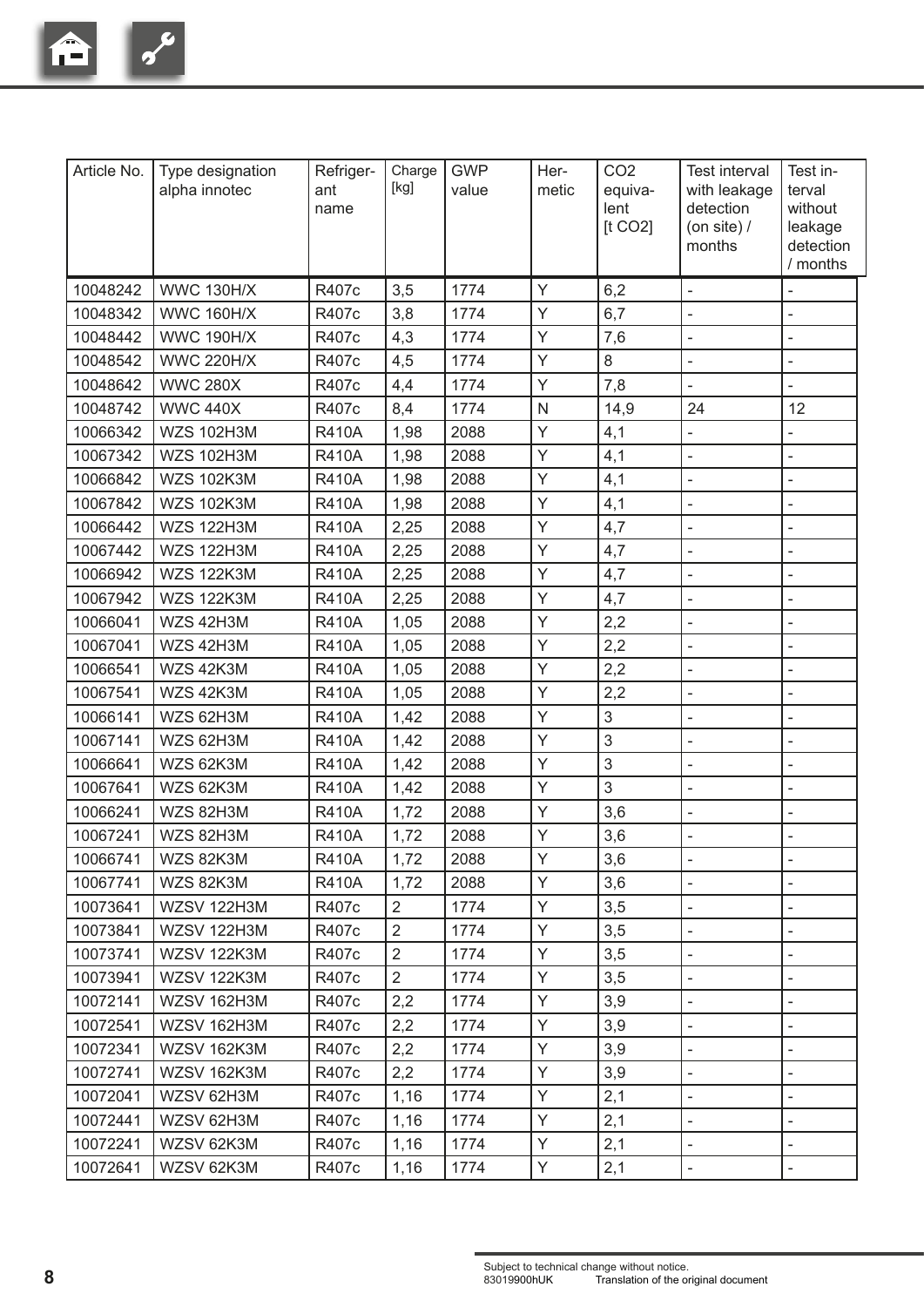| Article No. | Type designation<br>alpha innotec | Refriger-<br>ant<br>name | Charge<br>[kg] | <b>GWP</b><br>value | Her-<br>metic | CO <sub>2</sub><br>equiva-<br>lent<br>[t CO2] | Test interval<br>with leakage<br>detection<br>(on site) $/$<br>months | Test in-<br>terval<br>without<br>leakage<br>detection<br>months |
|-------------|-----------------------------------|--------------------------|----------------|---------------------|---------------|-----------------------------------------------|-----------------------------------------------------------------------|-----------------------------------------------------------------|
| 10072441    | WZSV 92H3M                        | R407c                    | 1,25           | 1774                |               | 2,2                                           |                                                                       |                                                                 |
| 10072241    | WZSV 92K3M                        | R407c                    | 1,25           | 1774                | $\check{ }$   | 2,2                                           |                                                                       |                                                                 |
| 10076441    | WZSV 92K3M                        | R407c                    | 1,25           | 1774                |               | 2,2                                           |                                                                       |                                                                 |

Key:

- no test<br>Y hermeti
- Y hermetic<br>N not herm
- not hermetic

|             | Specifications for devices for which this logbook was not in the scope of supply: |                          |                |                     |               |                                          |                                                                            |                                                                      |
|-------------|-----------------------------------------------------------------------------------|--------------------------|----------------|---------------------|---------------|------------------------------------------|----------------------------------------------------------------------------|----------------------------------------------------------------------|
| Article No. | Type designation<br>alpha innotec                                                 | Refriger-<br>ant<br>name | Charge<br>[kg] | <b>GWP</b><br>value | Her-<br>metic | CO <sub>2</sub><br>equivalent<br>[t CO2] | Test inter-<br>val with<br>leakage<br>detection<br>(on site) $/$<br>months | <b>Test</b><br>interval<br>without<br>leakage<br>detection<br>months |
|             |                                                                                   |                          |                |                     |               |                                          |                                                                            |                                                                      |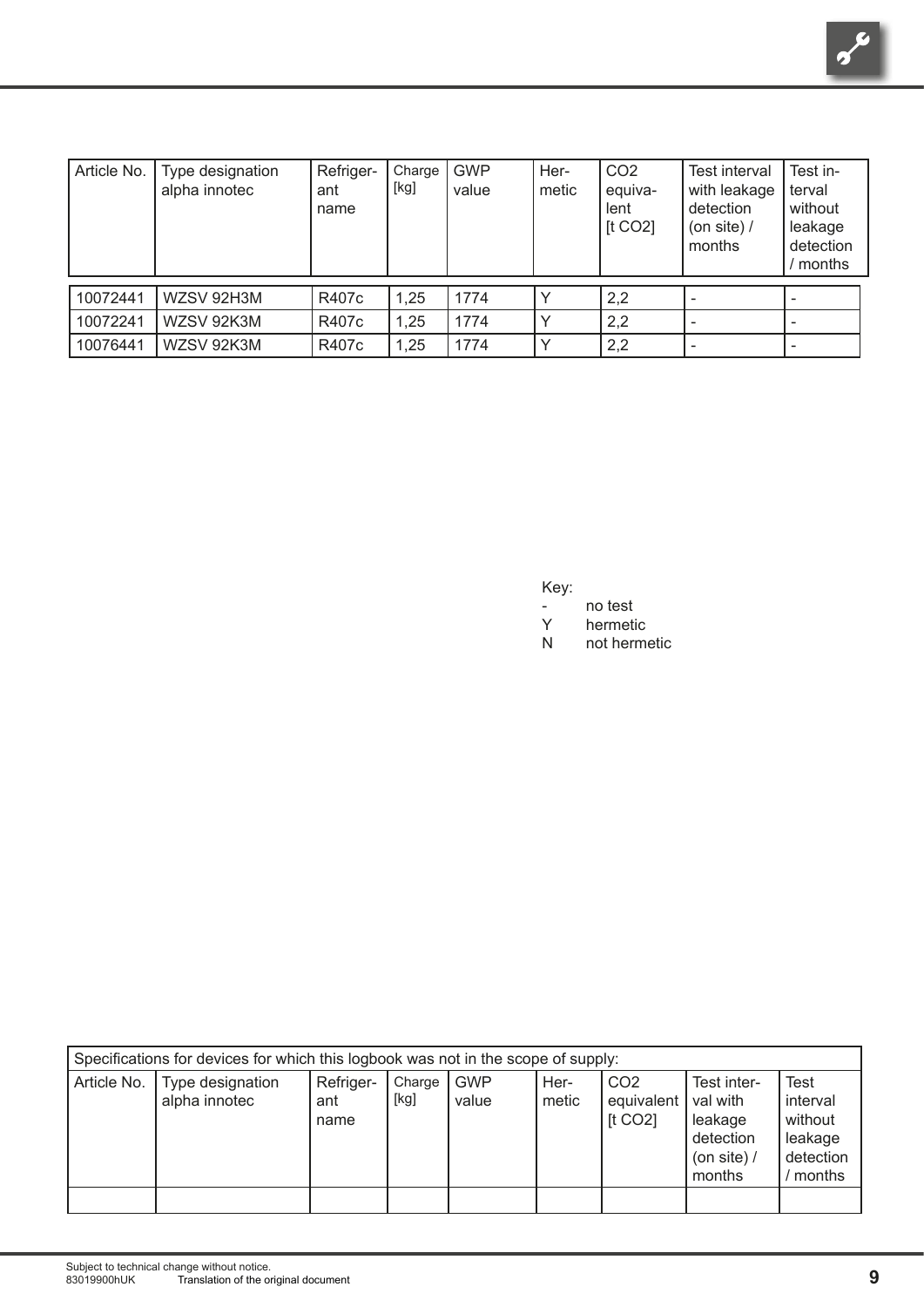| Signature, stamp<br>Date<br>$Event^{\prime\prime}$<br>Other specifications<br>Result<br>Certification<br>number<br>Specialist/Recycling firm, address |             |                |  |  |  |  |
|-------------------------------------------------------------------------------------------------------------------------------------------------------|-------------|----------------|--|--|--|--|
|                                                                                                                                                       |             |                |  |  |  |  |
|                                                                                                                                                       |             |                |  |  |  |  |
|                                                                                                                                                       |             |                |  |  |  |  |
|                                                                                                                                                       |             |                |  |  |  |  |
|                                                                                                                                                       |             |                |  |  |  |  |
| $Event^*)$                                                                                                                                            |             |                |  |  |  |  |
|                                                                                                                                                       | Refrigerant | Type/ Quantity |  |  |  |  |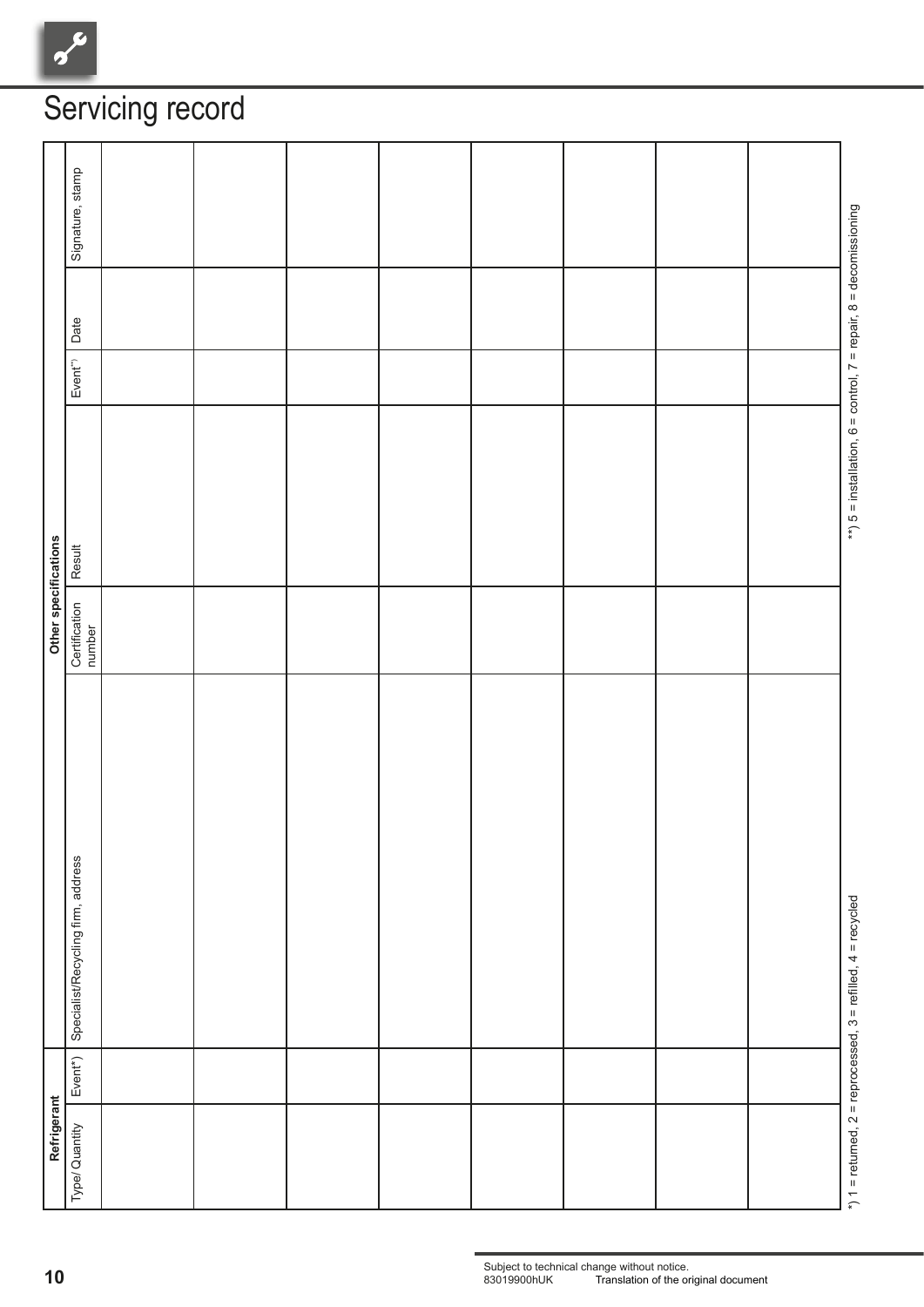| Refrigerant    |             |                                                                      | Other specifications    |                                                                           |                        |      |                  |
|----------------|-------------|----------------------------------------------------------------------|-------------------------|---------------------------------------------------------------------------|------------------------|------|------------------|
| Type/ Quantity | $Event^*$ ) | Specialist/Recycling firm, address                                   | Certification<br>number | Result                                                                    | $Event^{\prime\prime}$ | Date | Signature, stamp |
|                |             |                                                                      |                         |                                                                           |                        |      |                  |
|                |             |                                                                      |                         |                                                                           |                        |      |                  |
|                |             |                                                                      |                         |                                                                           |                        |      |                  |
|                |             |                                                                      |                         |                                                                           |                        |      |                  |
|                |             |                                                                      |                         |                                                                           |                        |      |                  |
|                |             |                                                                      |                         |                                                                           |                        |      |                  |
|                |             |                                                                      |                         |                                                                           |                        |      |                  |
|                |             |                                                                      |                         |                                                                           |                        |      |                  |
|                |             | *) $1 =$ returned. $2 =$ reprocessed. $3 =$ refilled. $4 =$ recycled |                         | **) $5 =$ installation, $6 =$ control, $7 =$ repair, $8 =$ decomissioning |                        |      |                  |

## Servicing record

 $\frac{1}{\sqrt{2}}$ 

Subject to technical change without notice.<br>83019900hUK Translation of the original document **Translation of the original document**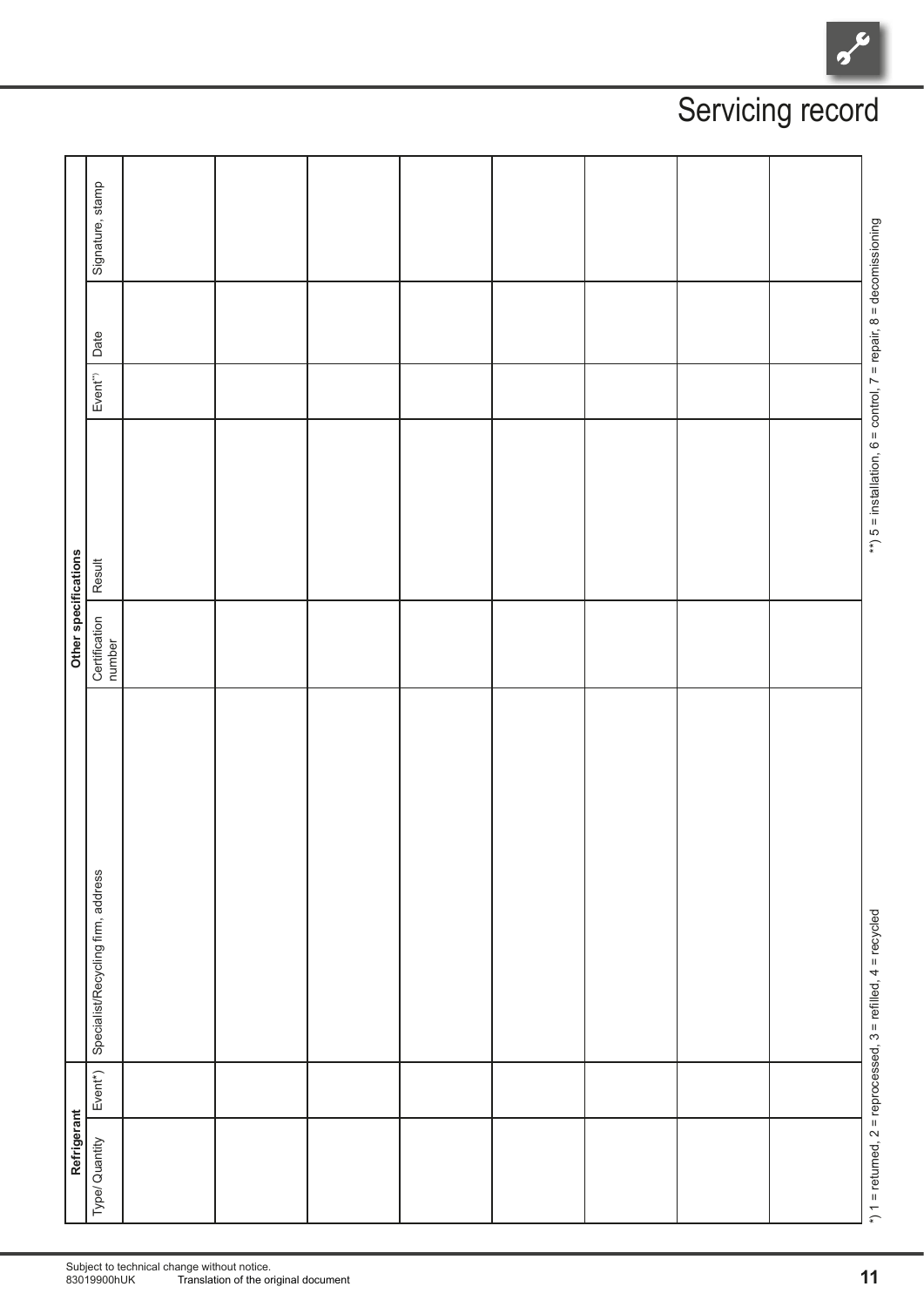$\overline{c}$  $\gamma$ 

| Signature, stamp<br>Date<br>$Event^{\prime\prime}$<br>Other specifications<br>Result<br>Certification<br>number<br>Specialist/Recycling firm, address |             |                |  |  |  |  |
|-------------------------------------------------------------------------------------------------------------------------------------------------------|-------------|----------------|--|--|--|--|
|                                                                                                                                                       |             |                |  |  |  |  |
|                                                                                                                                                       |             |                |  |  |  |  |
|                                                                                                                                                       |             |                |  |  |  |  |
|                                                                                                                                                       |             |                |  |  |  |  |
|                                                                                                                                                       |             |                |  |  |  |  |
| $Event^*)$                                                                                                                                            |             |                |  |  |  |  |
|                                                                                                                                                       | Refrigerant | Type/ Quantity |  |  |  |  |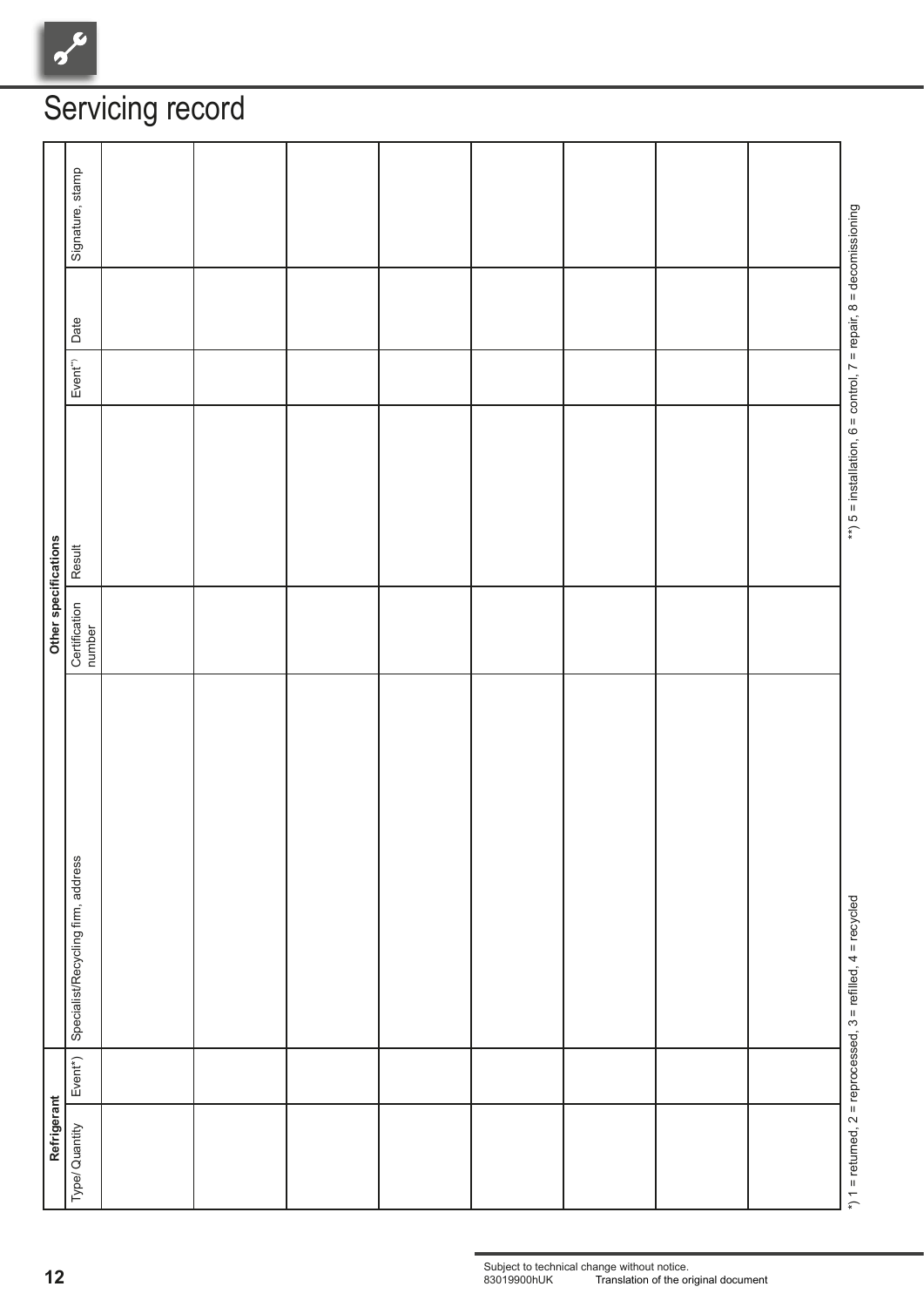| Refrigerant    |             |                                                                      | Other specifications    |                                                                           |                        |      |                  |
|----------------|-------------|----------------------------------------------------------------------|-------------------------|---------------------------------------------------------------------------|------------------------|------|------------------|
| Type/ Quantity | $Event^*$ ) | Specialist/Recycling firm, address                                   | Certification<br>number | Result                                                                    | $Event^{\prime\prime}$ | Date | Signature, stamp |
|                |             |                                                                      |                         |                                                                           |                        |      |                  |
|                |             |                                                                      |                         |                                                                           |                        |      |                  |
|                |             |                                                                      |                         |                                                                           |                        |      |                  |
|                |             |                                                                      |                         |                                                                           |                        |      |                  |
|                |             |                                                                      |                         |                                                                           |                        |      |                  |
|                |             |                                                                      |                         |                                                                           |                        |      |                  |
|                |             |                                                                      |                         |                                                                           |                        |      |                  |
|                |             |                                                                      |                         |                                                                           |                        |      |                  |
|                |             | *) $1 =$ returned. $2 =$ reprocessed. $3 =$ refilled. $4 =$ recycled |                         | **) $5 =$ installation, $6 =$ control, $7 =$ repair, $8 =$ decomissioning |                        |      |                  |

## Servicing record

 $\frac{1}{\sqrt{2}}$ 

Subject to technical change without notice.<br>83019900hUK Translation of the original document **Translation of the original document**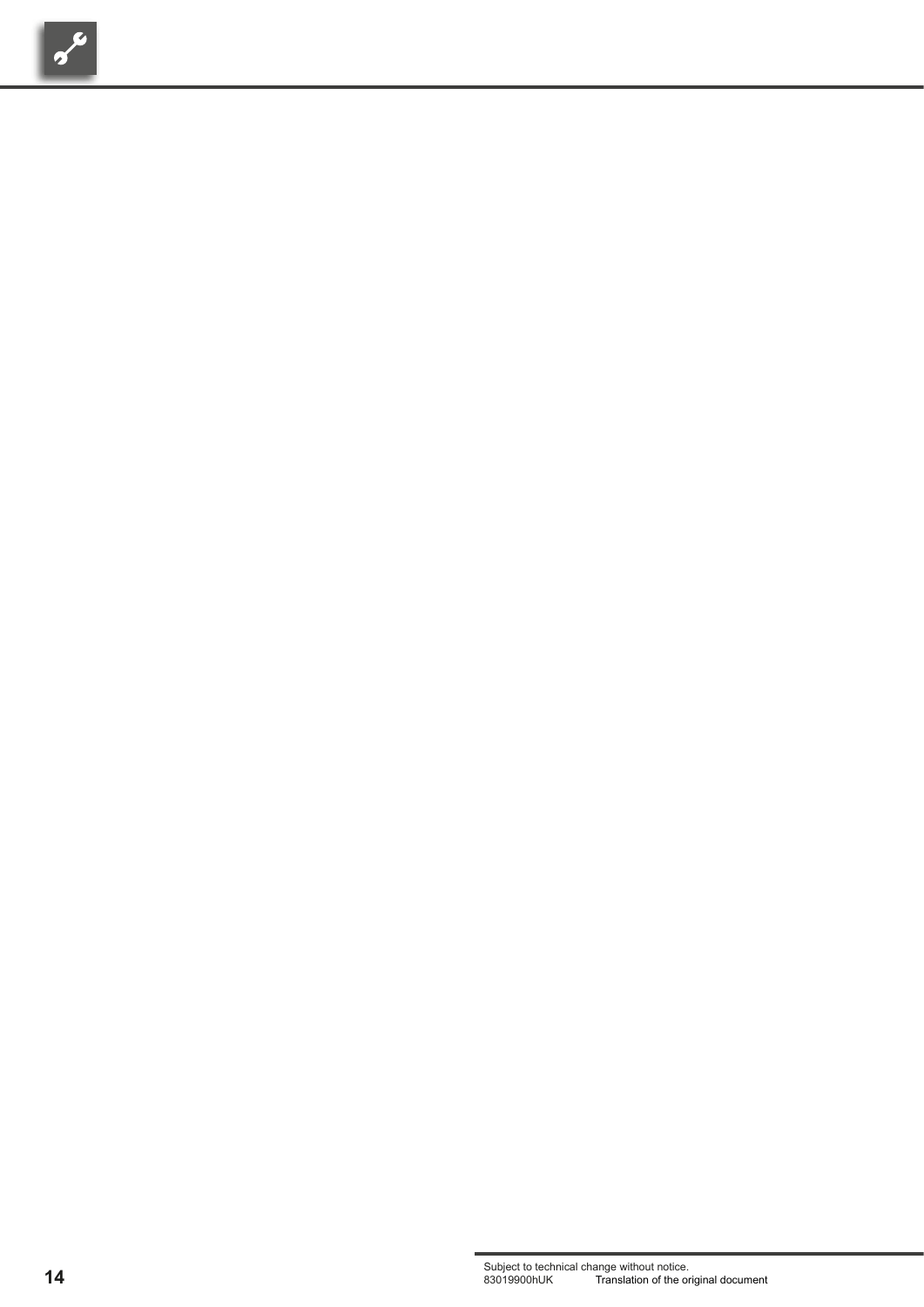

Additional details for the withdrawal from service (decommissioning):